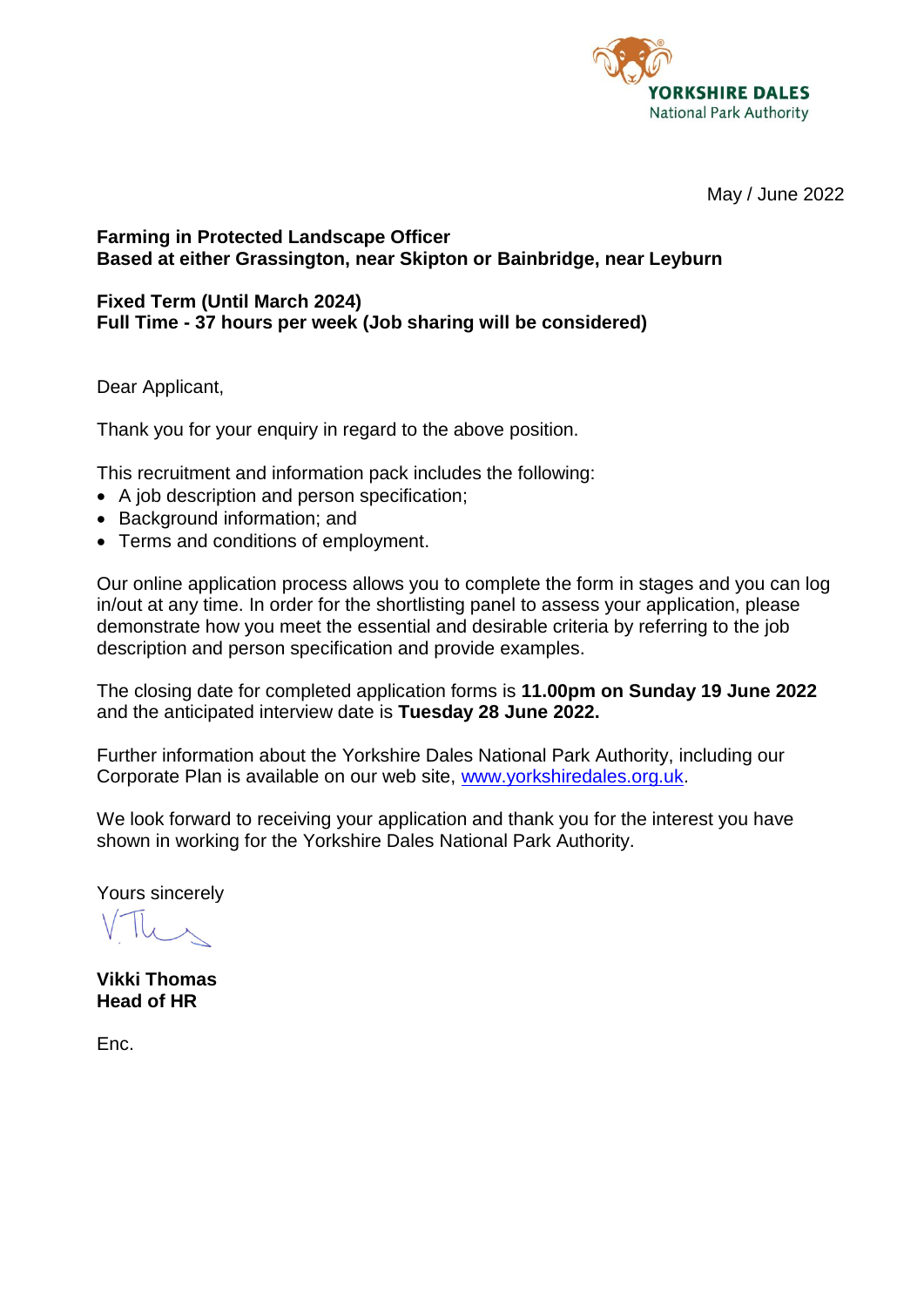#### **YORKSHIRE DALES NATIONAL PARK AUTHORITY JOB DESCRIPTION**

| <b>JOB TITLE:</b>       | <b>Farming in Protected Landscapes Officer</b> |
|-------------------------|------------------------------------------------|
| Salary:                 | Band D                                         |
| LOCATION:               | Bainbridge or Grassington                      |
| <b>RESPONSIBLE TO:</b>  | <b>Senior Farm Conservation Officer</b>        |
| <b>RESPONSIBLE FOR:</b> | No line management responsibility              |

# **OBJECTIVES OF THE POST**

To support the delivery of the Farming in Protected Landscapes (FiPL) programme on the ground, on behalf of the Yorkshire Dales National Park Authority.

# **DUTIES AND RESPONSBILITIES**

To provide a first point of contact between the Authority and potential applicants to the FiPL programme.

To lead on advice and conservation, land management and access and engagement, to promote high quality applications to the programme.

To support applicants with their applications (and where necessary help guide subsequent delivery), especially those applicants that are 'harder to reach', or to facilitate cluster/ group applications.

To consult and work with Authority specialists where required on the development of projects, particularly cross theme projects.

To support the work of the FiPL Local Assessment Panel, including the provision of summary reports and recommendations on applications.

To ensure compliance with the terms and conditions of support offered under the programme, including the management of multi-year agreements.

To support the monitoring of progress towards the completion of funded projects.

To support project and programme level evaluation, including reporting to Defra and the Authority.

To help to ensure that action undertaken through the Programme is consistent with the established purposes and complementary to the statutory purposes of the YDNPA.

To undertake other duties as required, consistent with the responsibility level of the post.

To comply with the requirements of the Authority's Health and Safety Policy and Codes of Practice.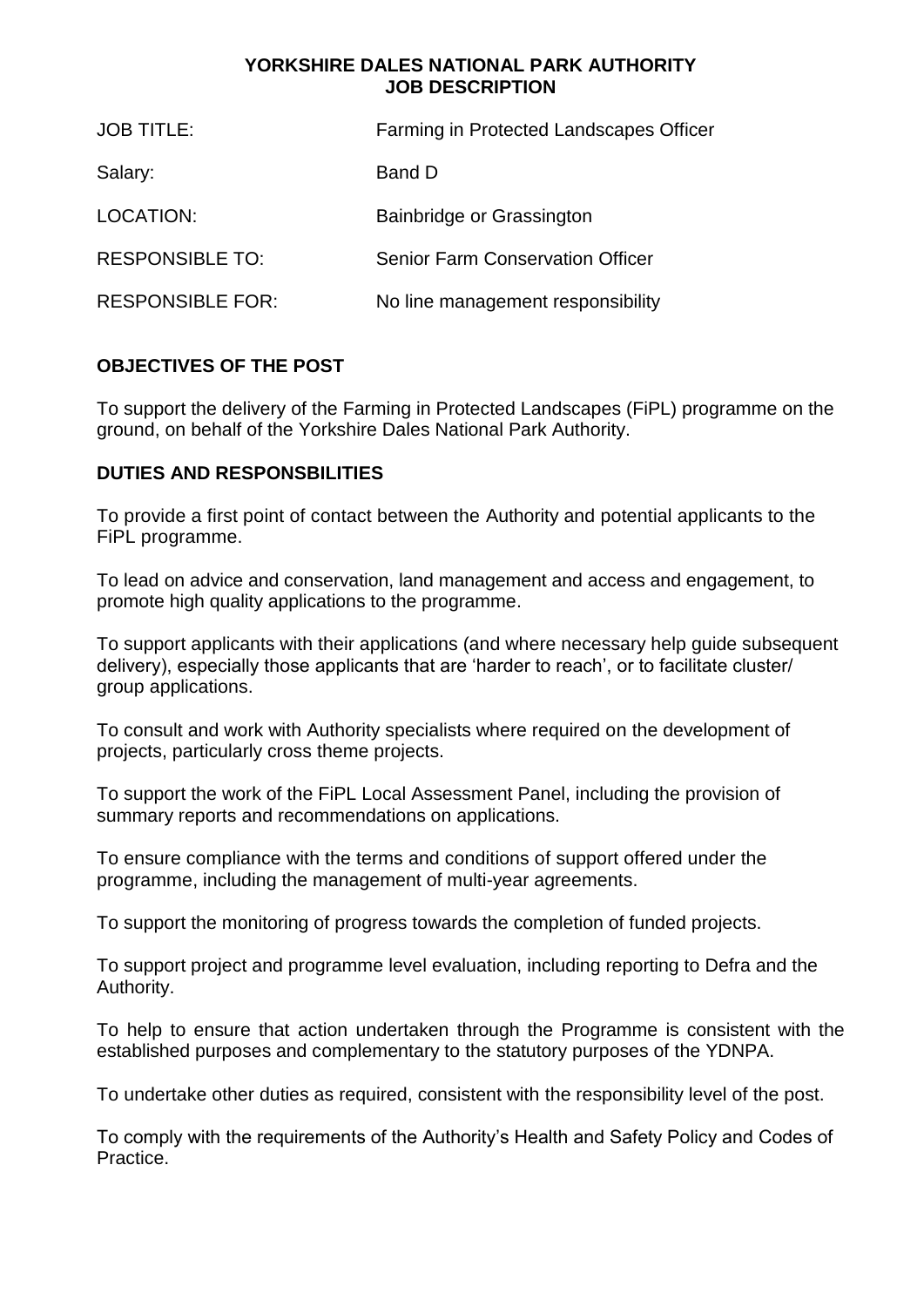# **PERSON SPECIFICATION FARMING IN PROTECTED LANDSCAPES OFFICER**

| <b>QUALIFICATIONS</b>                                                  | <b>Essential</b> | <b>Desirable</b> |
|------------------------------------------------------------------------|------------------|------------------|
| A level 6 (degree level) qualification in an environment, ecology or   |                  |                  |
| land management related subject                                        |                  |                  |
| Or                                                                     | ✓                |                  |
| A level 5 qualification in a land based subject plus significant       |                  |                  |
| experience which the applicant can show is directly related to the     |                  |                  |
| duties of the post.                                                    |                  |                  |
| Membership of an accredited environment association e.g. IEEM          |                  | ✓                |
| <b>EXPERIENCE</b>                                                      |                  |                  |
| Experience of successful working with farmers and land managers        |                  |                  |
| to achieve conservation objectives, including through agri-            | ✓                |                  |
| environment schemes                                                    |                  |                  |
| Practical experience of upland habitats assessment, survey,            | $\checkmark$     |                  |
| restoration and management.                                            |                  |                  |
| Experience of the implementation and monitoring of management          | $\checkmark$     |                  |
| plans and programmes of work.                                          |                  |                  |
| Experience of managing contractors.                                    | $\checkmark$     |                  |
| Experience of project and budget management, including writing         |                  |                  |
| detailed and accessible reports.                                       | $\checkmark$     |                  |
| Proficient in the use of IT software packages such as Excel, Word      |                  |                  |
| and GIS                                                                | ✓                |                  |
| Experienced in upland hill farming                                     |                  | $\checkmark$     |
| The delivery of grant support for activities including conservation,   |                  |                  |
| access or farm sustainability.                                         |                  | $\checkmark$     |
| Dealing with a broad range of people, but particularly the Yorkshire   |                  |                  |
| Dales National Park local community and their representative           |                  | ✓                |
| organisations.                                                         |                  |                  |
| Significant direct experience of protected landscapes and their        |                  |                  |
| management.                                                            |                  | $\checkmark$     |
| Knowledge of national and local policy initiatives for rural areas     |                  |                  |
| and socio- economic issues facing the uplands                          |                  | ✓                |
| Success in facilitating farmer groups in delivering landscape          |                  |                  |
| outcomes.                                                              |                  |                  |
| <b>SKILLS &amp; KNOWLEDGE</b>                                          |                  |                  |
| Ability to negotiate and build relationships with farmers, land        |                  |                  |
| managers and landowners to enable them to collaborate for nature       | ✓                |                  |
| conservation and ecosystem service outcomes                            |                  |                  |
| Good ecological field skills, particularly relating to upland habitats | $\checkmark$     |                  |
| Excellent communication and inter-personal skills to articulate and    |                  |                  |
| win support for conservation management and the integrated             |                  |                  |
| management of the Yorkshire Dales National Park, particularly with     | ✓                |                  |
| farmers                                                                |                  |                  |
| Ability to develop strong partnerships and co-operation between        |                  |                  |
| organisations and between conservationists and land managers           | $\checkmark$     |                  |
| Ability to represent the Authority at public and other meetings        |                  |                  |
| Knowledge of current agri-environment schemes and emerging             |                  |                  |
| opportunities through ELM                                              | ✓                |                  |
| Knowledge of High Nature Value Farming, its opportunities and          |                  |                  |
| challenges                                                             | ✓                |                  |
|                                                                        |                  |                  |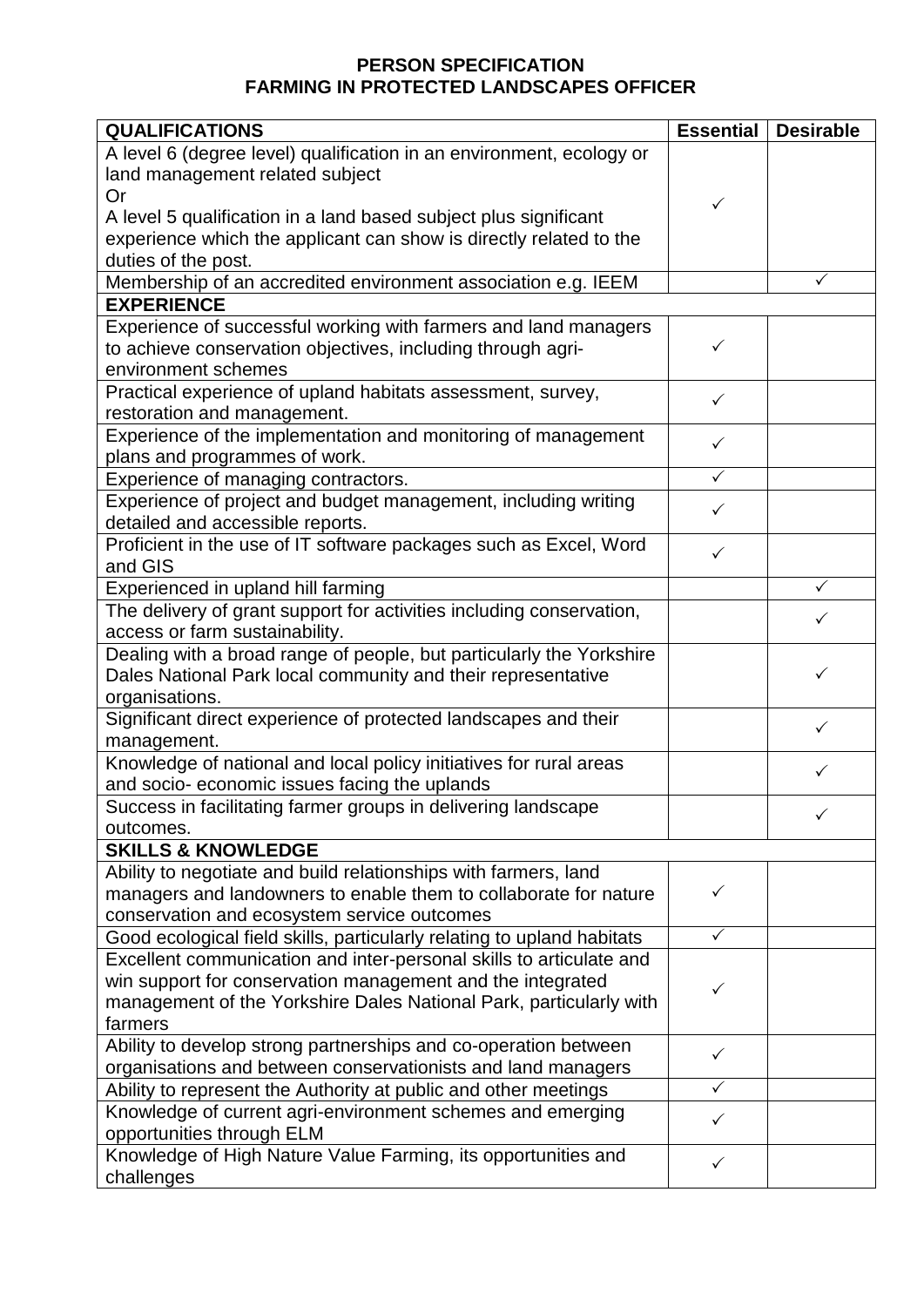| Knowledge of characteristic habitats and species of the Yorkshire<br><b>Dales National Park</b>                                                            |              |   |
|------------------------------------------------------------------------------------------------------------------------------------------------------------|--------------|---|
| Knowledge of natural beauty conservation, rural issues, farming<br>challenges - particularly those affecting the uplands and protected<br>area management. | ✓            |   |
| Knowledge of upland hill farming systems                                                                                                                   |              | ✓ |
| Knowledge of climate change mitgation and adaption                                                                                                         |              |   |
| Knowledge of land-based businesses and their management                                                                                                    |              |   |
| Knowledge of the needs of the community and environment in the                                                                                             |              | ✓ |
| surrounding area.                                                                                                                                          |              |   |
| Knowledge of the range of diversification enterprises applicable to<br>upland farming businesses                                                           |              | ✓ |
| <b>PERSONAL QUALITIES</b>                                                                                                                                  |              |   |
| Considerable tact, strong relationship building and negotiating<br>skills                                                                                  | ✓            |   |
| Ability to inspire trust and to facilitate collaboration - particularly<br>amongst farmers and land managers.                                              | ✓            |   |
| Articulate, and capable of making a positive impact on the area<br>and its communities.                                                                    | ✓            |   |
| A supportive and co-operative team member with the ability to work<br>independently using own initiative, to generate ideas and to<br>motivate others      |              |   |
| Excellent organisational skills with the ability to prioritise workload<br>effectively to meet deadlines and manage competing demands.                     | $\checkmark$ |   |
| Ability to develop ideas and present them persuasively                                                                                                     | $\checkmark$ |   |
| Access to a car or access to a means of mobility support to meet                                                                                           |              |   |
| the demands of the post (if driving must have a current valid driving<br>licence and appropriate insurance).                                               |              |   |
| Willingness to work outside normal office hours on occasions                                                                                               | ✓            |   |
| A personal commitment to and interest in the Yorkshire Dales and<br>the future of hill farming communities.                                                |              |   |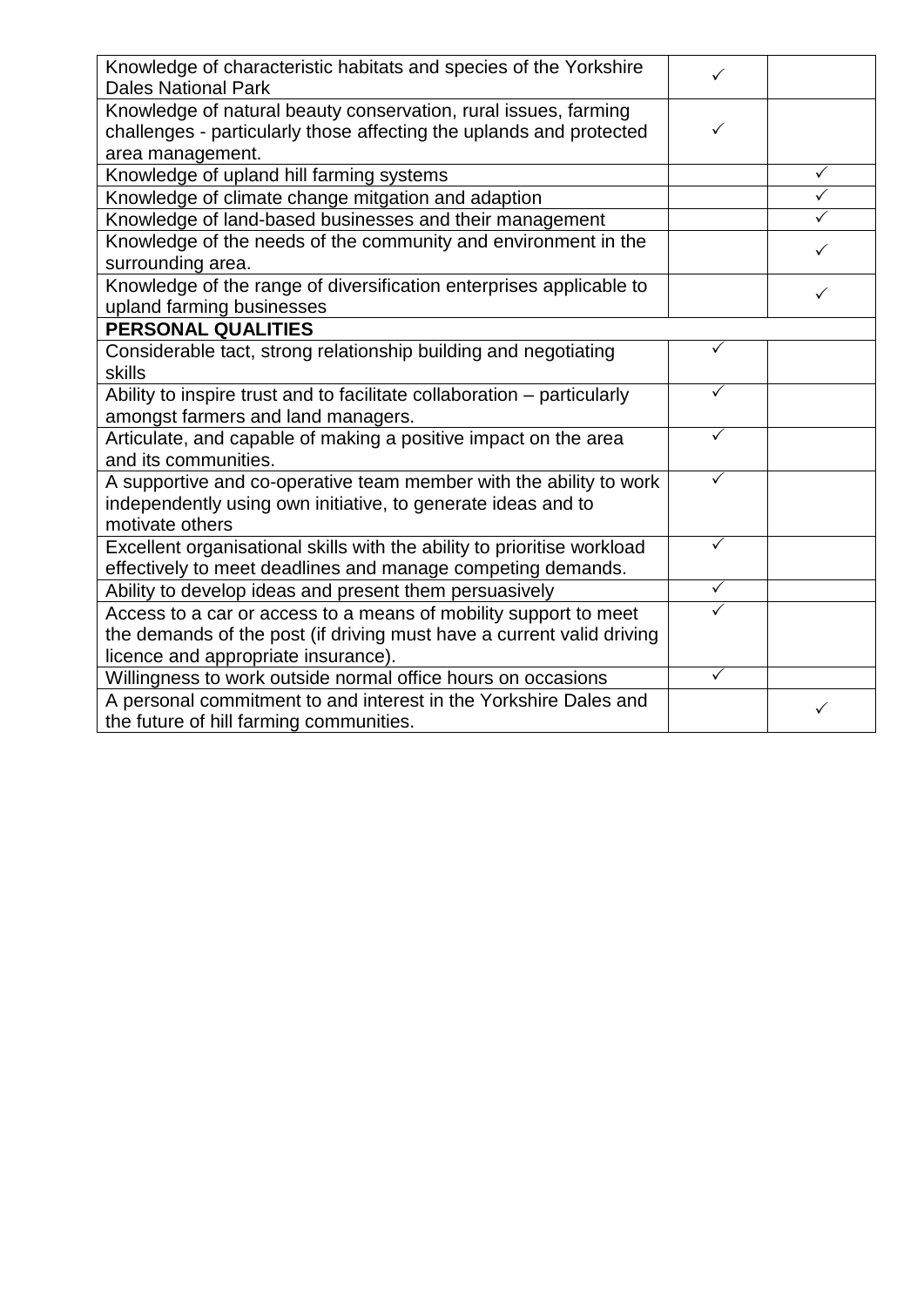# **Farming in Protected Landscapes Officer Based at either Grassington or Bainbridge**



# **Background**

The Yorkshire Dales National Park was designated in 1954 in recognition of its extraordinary natural beauty, the diversity of its wildlife habitats, its rich cultural heritage and its fantastic opportunities for outdoor recreation. It is a dramatic upland dissected by numerous long glaciated valleys or dales with a resident population of over 23,000 people. The area is a working landscape, with agriculture, quarrying and tourism, offering the main employment opportunities. Indeed, it is the long history of people settling in and working this harsh environment that has created a cultural landscape recognised today as one of the most distinctive in Western Europe.

The Park is looked after by the Yorkshire Dales National Park Authority and it's the Authority's job to care for this very special place and its communities and to help people understand and share in it.

The National Park was extended to the north and west on 1 August 2016, it now covers an area of 2,179 square kilometres (841 square miles).

It is one of a family of 15 National Parks in the UK, protected for future generations to enjoy. Truly Britain's breathing spaces.

From 1974 the whole of the Yorkshire Dales National Park was administered by a Committee of North Yorkshire County Council but, as a result of the Environment Act 1995, the new National Park Authority was established on 1<sup>st</sup> April 1997. The Authority remains within the framework of local government but is independent of the counties and districts. The Authority now consists of both county council and district council representatives as well as parish representatives and members appointed by the Secretary of State.

The 1995 Environment Act revised and updated the purposes of national parks which are:

"conserving and enhancing the natural beauty, wildlife and cultural heritage of the areas, and promoting opportunities for the understanding and enjoyment of the special qualities of those areas by the public".

In pursuing these purposes, the Authority:

"shall seek to foster the economic and social wellbeing of communities within the National Park."

The National Park Authority is advised by the Chief Executive (National Park Officer), who is supported by approximately 165 staff.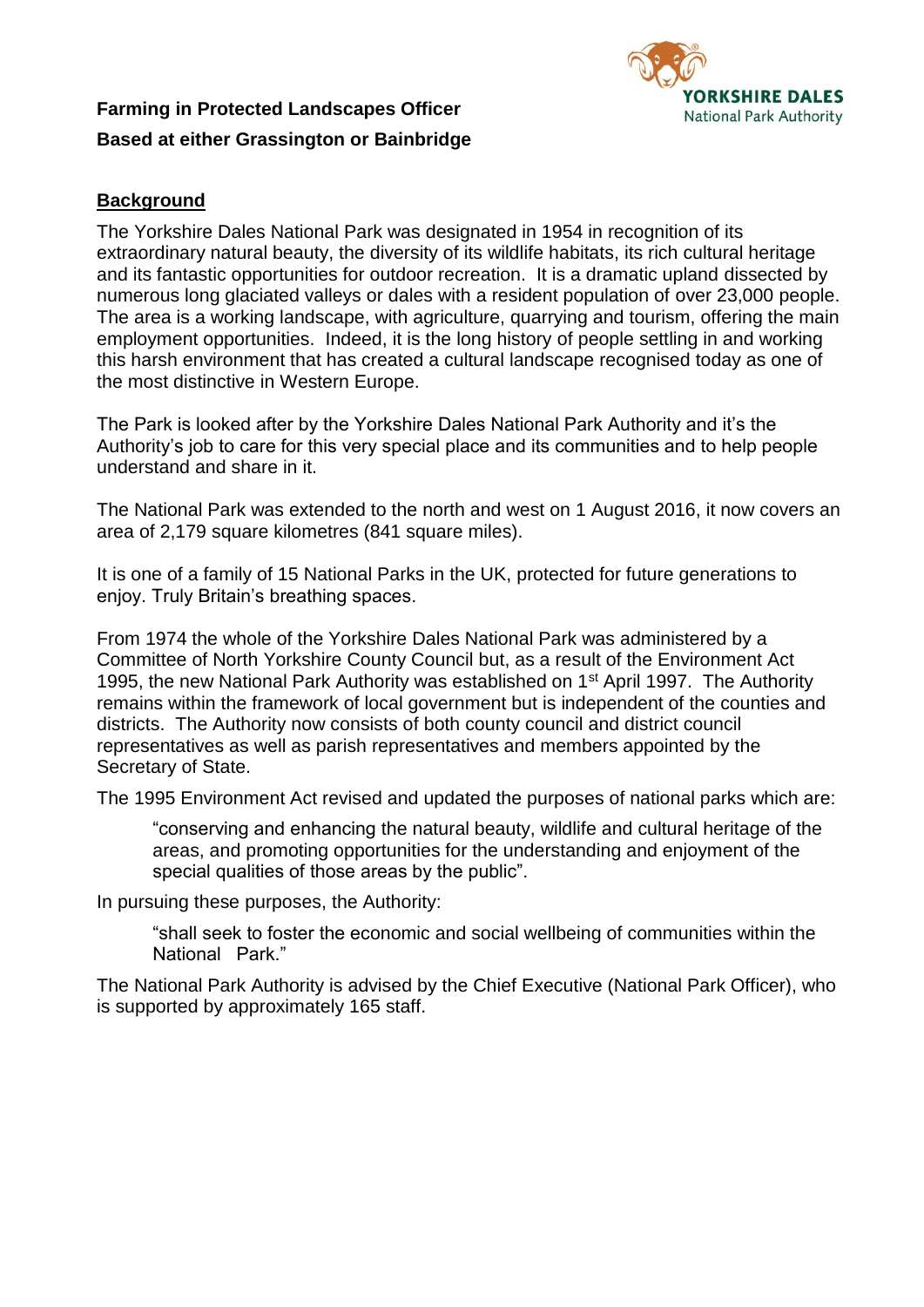

## **Terms and condition of employment**

### **Pay**

Salary: £26,974 to £32,797 per annum

## **Work Base**

Based at either:

Colvend, Grassington, North Yorkshire, BD23 5LB

or

Yoredale, Bainbridge, Leyburn, North Yorkshire, DL8 3EL.

There will also be some travel within the Park required as part of the role.

#### **Pension**

Staff meeting the minimum criteria are automatically brought into the Local Government Pension Scheme (LGPS), unless they elect otherwise.

#### **Hours of Work**

The hours of work are 37 hours per week, however job sharing will be considered.

A flexitime scheme is in operation. This allows you to vary your start and finish times within set parameters to help your work fit in with your social and domestic responsibilities. If you have accrued sufficient time, the scheme allows you to take up to 12 days extra leave during the year.

## **Holidays**

The holiday entitlement is based on length of continuous service within Local Government or related employment and calculated on a pro rata basis for part time staff.

On commencement of employment: 25 days.

After 1-year continuous service: 26 days.

After 2 years' continuous service: 27 days.

After 3 years' continuous service: 28 days.

After 4 years' continuous service: 29 days.

After 5 years' continuous service: 30 days.

Plus Bank Holidays.

#### **Training and Development**

The Authority is committed to the professional and personal training and development of its staff. To support this, the Authority has achieved the national Investors in People (IIP) Standard.

An appraisal scheme is in place for all staff and opportunities to undertake in-house and external training programmes are available.